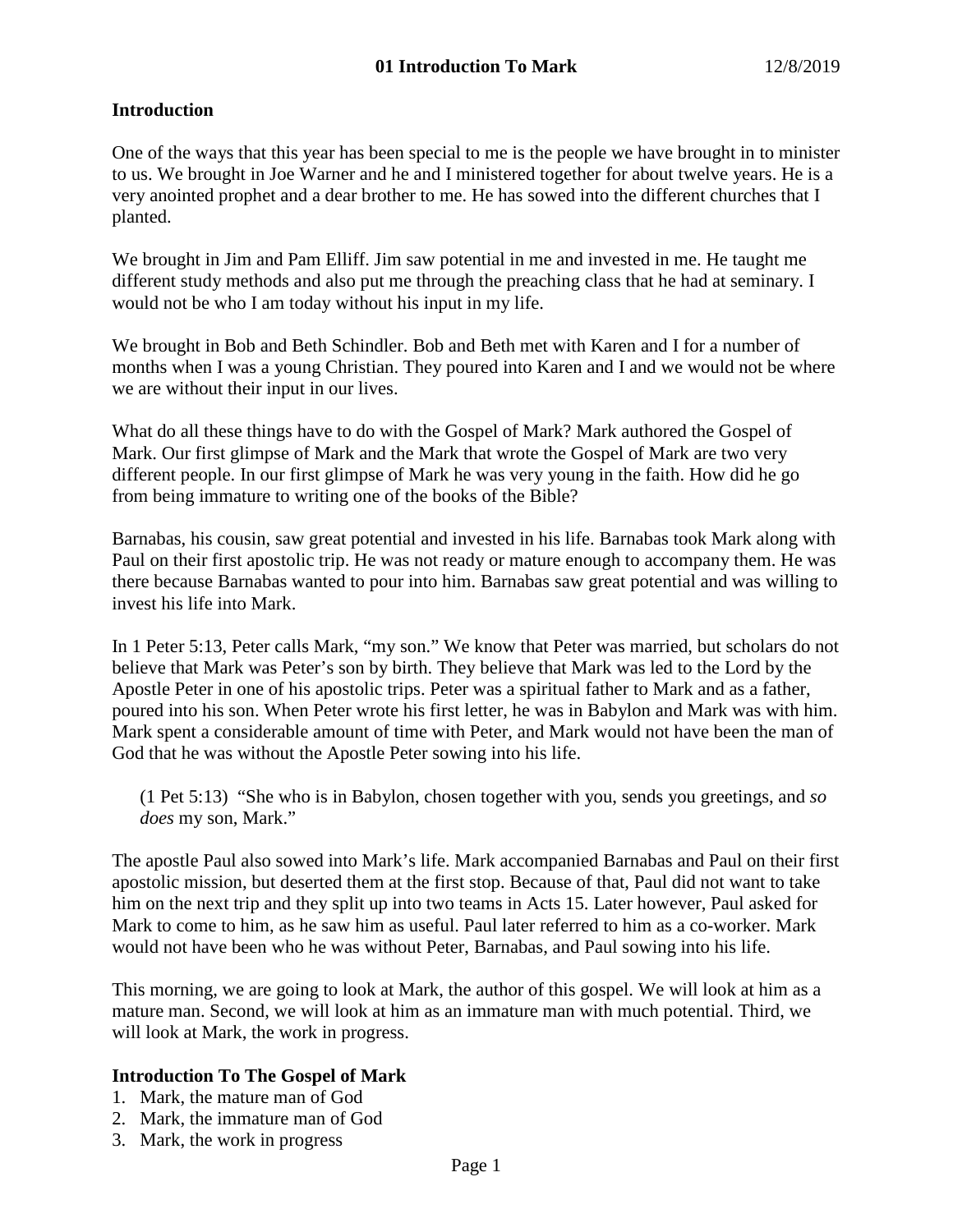### **1. Mark, the mature man of God**

Some scholars say that the Gospel of Mark is really the Gospel of Peter written by Mark. Peter spent a lot of time with Mark and scholars say that the first-hand accounts in his gospel source were from Peter. That makes sense because Mark was not one of Jesus' disciples or apostles. The Gospel of Mark is regarded by many of the early church fathers as the earliest gospel written, and that Matthew, Luke, and John used this book as they wrote out the other accounts. They believe that Mark wrote it under Peter's oversight. Other scholars do not accept that it was or had to be the first written. Generally, the date of the book is somewhere between 56-69 AD. They also say that Mark wrote this in Rome, to Gentile believers. In either case, God trusted Mark enough to give him the assignment of writing this gospel book. Paul tells us in 2 Timothy 3:16 that "all scripture is inspired by God…" Mark's writings were inspired by God. They were not Peter's thoughts or Mark's own thoughts; the account was inspired by God. God entrusted a man who was very learned and knowledgeable, was well connected to those who had traveled and ministered with Jesus, and was a mature man of God. That is who we see as we look at the author of this book. Mark would not have been the man of God that he was without Peter's input into his life.

I want to take a look at this mature man of God, and I will start with what the Apostle Paul had to say about him. In 2 Timothy 4:11, Paul told Timothy to pick up Mark and bring him with him. He said that Mark was useful to him for service. What was it about Mark that Paul saw? Why did Paul want him to come? We see several different characteristics of Mark in the few scriptures that we have.

(2 Tim 4:11) "Only Luke is with me. Pick up Mark and bring him with you, for he is useful to me for service."

First, Paul said that he is useful for service. The Greek word is diakonia, and it means to serve, attend, or wait upon. In Luke 22, the apostles were having a dispute about which one was regarded as the greatest, so Jesus said to them, 'The kings of the Gentiles lord it over them; and those who have authority over them are called 'benefactors.' But it is not this way with you, but the one who is the greatest among you must become like the youngest, and the leader like the servant.'" That word servant is the same word. Jesus then used His own life as an example. He had just taken off His clothes and wrapped Himself in a towel and gone around washing their feet. He took the role of the youngest person and washed the feet of the guests. He took the role of the servant and served them. (See John 13:1-16.) Notice what He asked them. "For who is greater, the one who reclines at the table or the one who serves? Is it not the one who reclines at the table? But I am among you as the one who serves." It is variation of the same Greek word for servant. Jesus referred to Himself as the servant, even though He was the Son of God. Real kingdom leaders are servant leaders.

(Luke 22:24-27) "And there arose also a dispute among them as to which one of them was regarded to be greatest. {25} And He said to them, "The kings of the Gentiles lord it over them; and those who have authority over them are called 'Benefactors.' {26} But it is not this way with you, but the one who is the greatest among you must become like the youngest, and the leader like the servant. {27} For who is greater, the one who reclines at the table or the one who serves? Is it not the one who reclines at the table? But I am among you as the one who serves."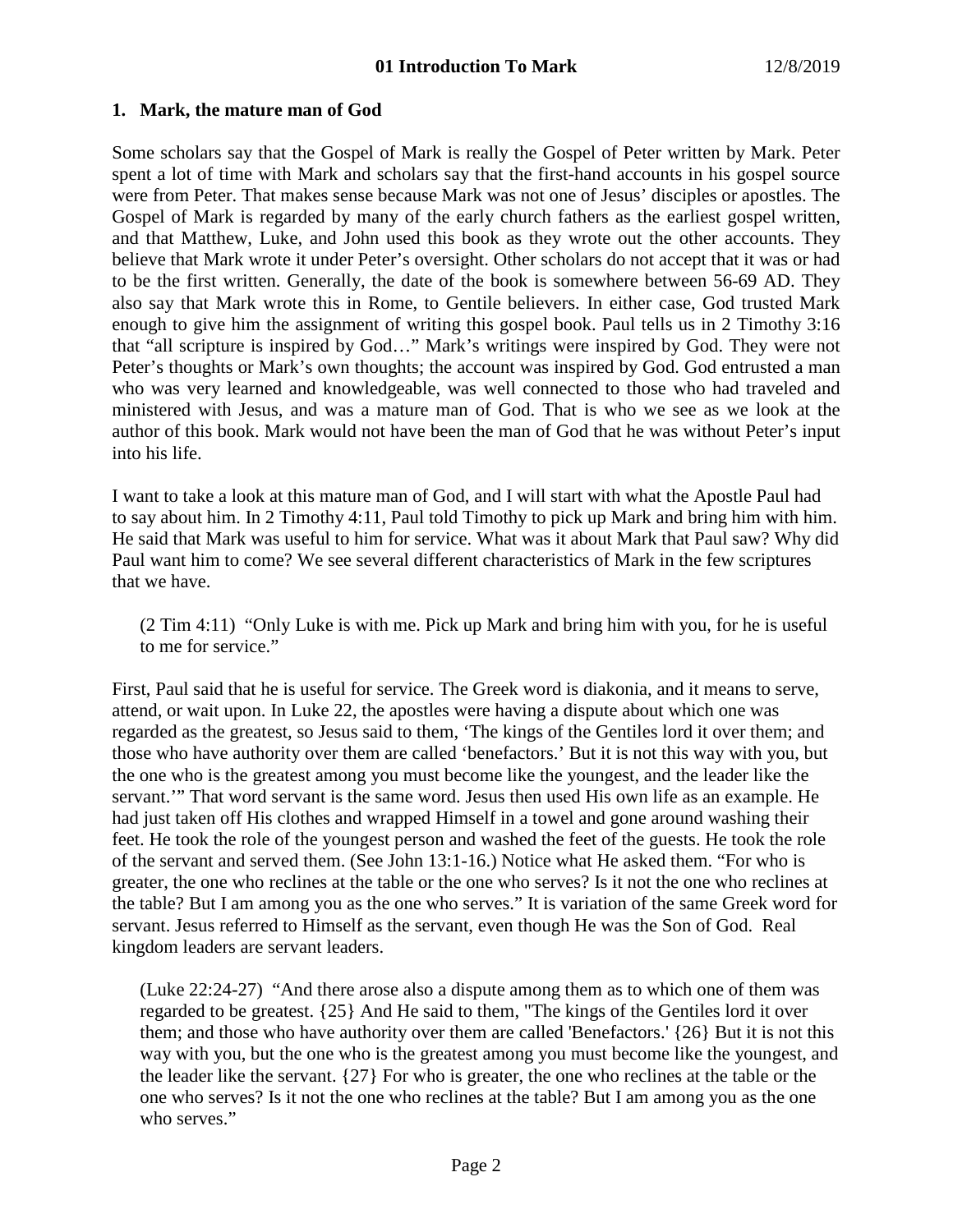When Paul wrote his letter to the Philippians, he told them to have the same attitude that Christ had, who had humbled Himself and become a bond-servant. God's leaders are to be humble servants. Paul recognized that Mark was a humble servant and was useful to him.

(Phil 2:5-7) "Have this attitude in yourselves which was also in Christ Jesus, {6} who, although He existed in the form of God, did not regard equality with God a thing to be grasped, {7} but emptied Himself, taking the form of a bond-servant, *and* being made in the likeness of men."

Every church needs humble servants. Every church needs women and men who have a heart to serve. They see things that need to be done and they faithfully take on those responsibilities. Mark had learned to be a faithful servant.

The second quality that Paul recognized in Mark was that he was a good worker. He was not just a good worker, he was a team player. In Paul's letter to Philemon, he said, "Epaphras, my fellow prisoner in Christ Jesus greets you, as do Mark, Aristarchus, Demas, Luke, my fellow workers. The Greek word that is translated as fellow worker is sunergos. Sun means to join together and ergos comes from ergon, to work. A sunergos was someone who joined you, became one with you, and worked with you to accomplish the same goal. It is not just a worker, but one who working with you to accomplish the same goal.

(Phil 1:23-24) "Epaphras, my fellow prisoner in Christ Jesus, greets you, {24} *as do* Mark, Aristarchus, Demas, Luke, my fellow workers."

Karen and I are a team. I support her goals and she supports my work and goals. I pray for her ministry. I try to serve her to help her accomplish her goals and vision. Karen does the same for me. This is our fourth church plant and Karen has been by my side working hard to plant each one. She has laid down her life to teach, counsel, mentor, and even correct women. She has served meals, led prayer meetings, preached, and served in so many ways. She is my sunergos, a fellow worker. Paul recognized that Mark not only served, but had learned to be a team player. He had joined Paul and his other workers to fulfill the ministry that God gave Paul.

The church at large has a lot of Sunday attenders, but the kingdom of God is not built with Sunday attenders. The kingdom of God is built with people who have joined the team. They have embraced the vision and mission of the church, and have become part of the team. They have taken ownership and have accepted responsibility for what needs to be done. They lay their lives down to accomplish the work that needs to be done. That is the attitude that Christ had. That is the man that Mark had become and Paul wisely recognized it. Every church needs fellow workers, because it is these men and women that will build Christ's church.

A third quality that Paul saw in Mark is that he was a helper. In Acts 13, Barnabas and Paul had just been sent out by the Holy Spirit to do apostolic ministry. They went from Antioch to Seleucia and from there they sailed to Cyprus. Luke records that they had John as their helper. The KJV says that they had him to minister. The ESV says that they had John to assist them. I don't know that any of these terms really define it properly. The Greek word is huperetes (Strong's G5257). Hupo means under and eretes means an oarsman. An under-oarsman was someone who was faced with a death penalty and was given a choice to be an under-oarsman for the rest of his life or be put to death.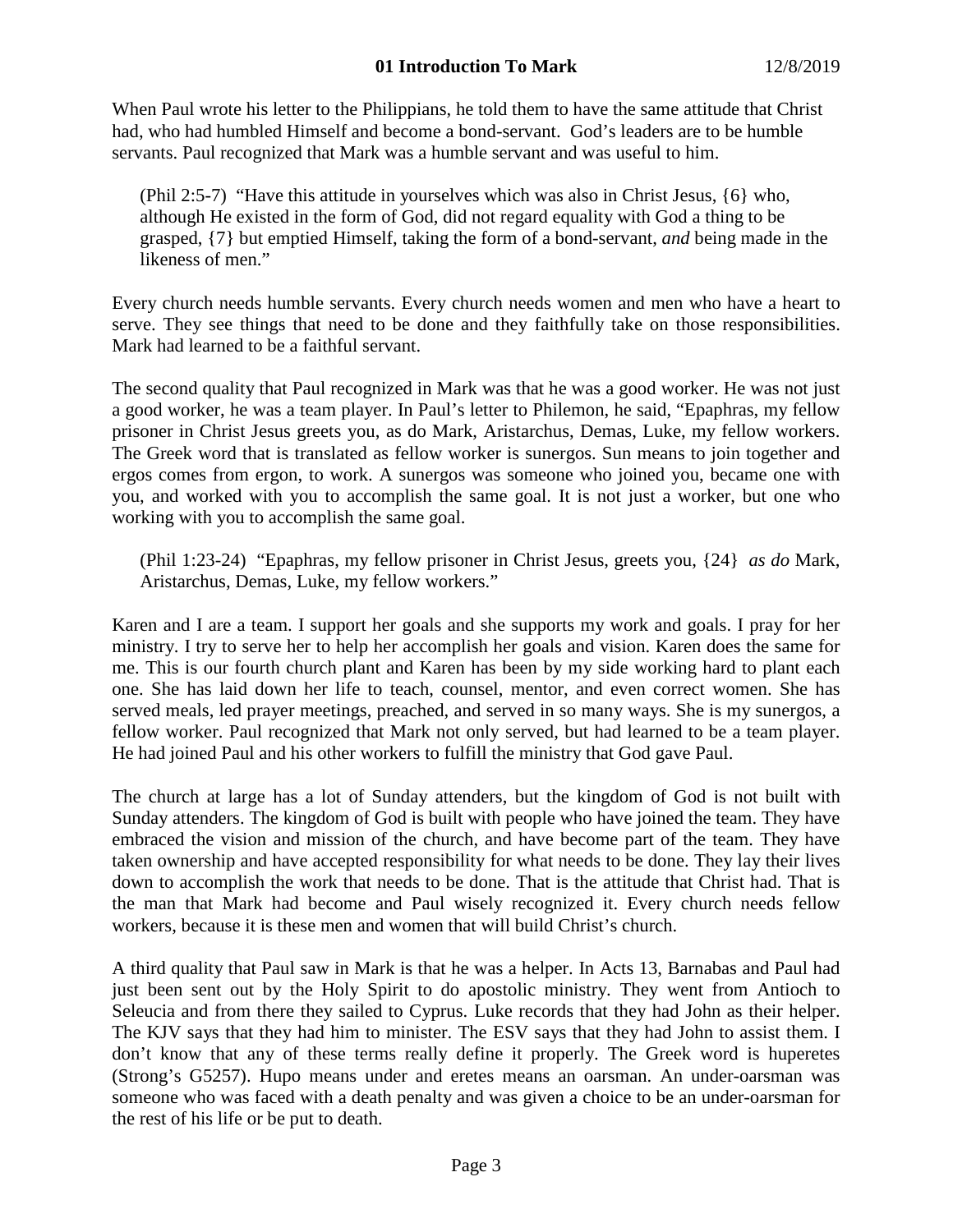(Acts 13:4-5) "So, being sent out by the Holy Spirit, they went down to Seleucia and from there they sailed to Cyprus. {5} When they reached Salamis, they *began* to proclaim the word of God in the synagogues of the Jews; and they also had John as their helper."

The word is used twenty times, but never in that context. The most common translation is officer. When Jesus was arrested, the Roman cohort and the commander and the officers of the Jews arrested Jesus. That word, officers, was someone who served in a subordinate position, assisting those in charge. When Paul wrote the Corinthians and dealt with the divisions in the church over leaders, he said that he and Apollos were just servants to who God had given an opportunity. Then, he said, "Let a man regard us in this manner, as servants of Christ and stewards of the mysteries of God." Here it is translated as servants. Paul considered himself as a servant. There is a sense of being a servant who is under others. In this case, Christ was the One who caused the growth. Paul and Apollos were serving Christ; they were subordinate to Him. Paul made sure that the Corinthians knew that God was the One in charge and he and Apollos were just doing the things that they had been asked to do by the Lord. Paul was not building his own kingdom, but God's kingdom.

(John 18:12) "So the *Roman* cohort and the commander and the officers of the Jews, arrested Jesus and bound Him,"

(1 Cor 3:5, 4:1) "What then is Apollos? And what is Paul? Servants through whom you believed, even as the Lord gave *opportunity* to each one….{4:1} Let a man regard us in this manner, as servants of Christ and stewards of the mysteries of God."

I have seen some men and women who were servants. They volunteered and did lots of things, but their servitude was not as a subordinate. They had hidden agendas and their serving was really part of their plan to grab position and power. Their motives were not pure. A huperetes is a servant who is truly acting under those in authority. It is not to gain influence, position, or power, but to support and serve those that God has put over them. Churches need helpers and servants like this. Leaders in churches cannot be self-willed; they must discern God's will and do His will. Christ is the head of the church, and leaders are submitted to Him as under-oarsmen.

A fourth quality that Paul saw in Mark that made him useful is not clearly stated in scripture; it is something that we learn from observation. Paul was in prison when he wrote and asked for Mark. Paul was writing letters to various churches, encouraging and instructing them. Paul had weak eye sight, and signed his letters with his own hand, and in large letters. He had other men write the letters for him and then he would sign them. Mark, the author of the Gospel of Mark, was literate. He was well educated and could write. That was something that was very important and useful to Paul in prison.

Mark came from a well-educated family. In Colossians 4:10, Paul states that Mark is Barnabas' cousin. In Acts 4:36 we learn that Barnabas' real name was Joseph, and he was a Levite. The priests and Levites were very well educated, particularly in the matters of the Law. In addition, Barnabas was well to do, and owned property. Those that were wealthy generally had better educations. It is logical to think that Mark had received an excellent education, and was very familiar with the Scriptures. And, the proof of that is the Gospel of Mark.

(Col 4:10) "Aristarchus, my fellow prisoner, sends you his greetings; and *also* Barnabas's cousin Mark (about whom you received instructions; if he comes to you, welcome him);"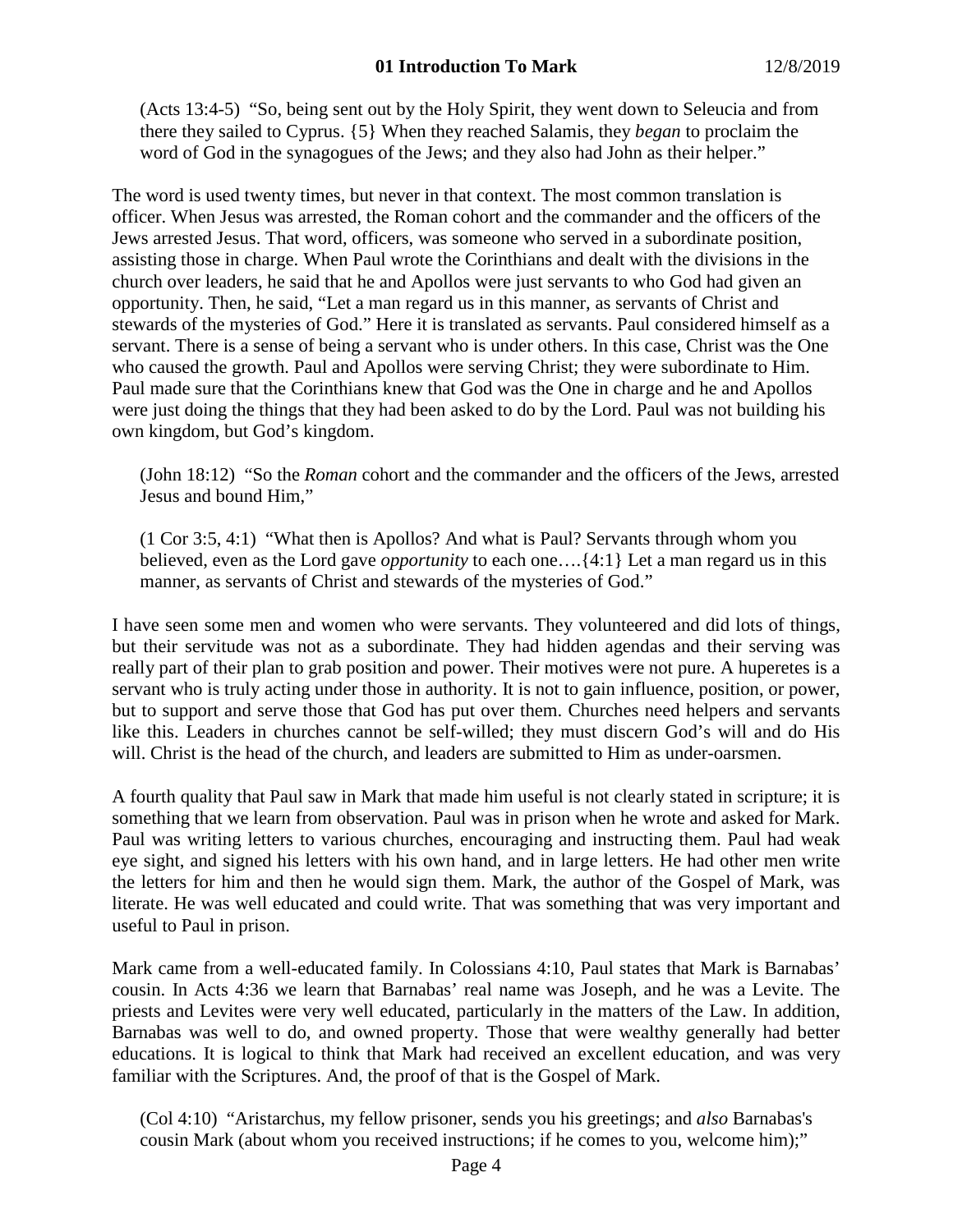(Acts 4:36) "Now Joseph, a Levite of Cyprian birth, who was also called Barnabas by the apostles (which translated means Son of Encouragement),"

Mark is the cousin of Barnabas, and he is the son of Mary, a very influential woman in Jerusalem. There was a church at Mary's house, and when Peter was imprisoned and about to be executed, an angel came and delivered him. He was led out of prison, and actually thought he was having a vision, until he got outside the prison and realized he was free. He went to Mary's house, where many people were gathered together and praying for Peter's release from prison. When Peter knocked at the gate, a servant-girl named Rhoda came and answered. She ran for joy and told the others and they thought she was out of her mind, and said it was an angel.

(Acts 12:12-15) "And when he realized *this,* he went to the house of Mary, the mother of John who was also called Mark, where many were gathered together and were praying. {13} When he knocked at the door of the gate, a servant-girl named Rhoda came to answer. {14} When she recognized Peter's voice, because of her joy she did not open the gate, but ran in and announced that Peter was standing in front of the gate. {15} They said to her, "You are out of your mind!" But she kept insisting that it was so. They kept saying, "It is his angel."

# **2. Mark, the immature man of God**

So, we see that Mark was useful to Paul, and that Paul asked for him. However, in Acts 15:36- 40, we find that he was not always that way. At this point of his life, he was immature and unfaithful. Paul and Barnabas were planning their next apostolic trip, and Paul insisted that they not take him along. Let's look at the text.

(Acts 15:36-40) "After some days Paul said to Barnabas, "Let us return and visit the brethren in every city in which we proclaimed the word of the Lord, *and see* how they are." {37} Barnabas wanted to take John, called Mark, along with them also. {38} But Paul kept insisting that they should not take him along who had deserted them in Pamphylia and had not gone with them to the work. {39} And there occurred such a sharp disagreement that they separated from one another, and Barnabas took Mark with him and sailed away to Cyprus. {40} But Paul chose Silas and left, being committed by the brethren to the grace of the Lord.

Paul said that Mark had deserted them. Those are strong words. Paul felt abandoned and deserted by Mark. Paul did not feel that he could trust Mark, and so he insisted that he not be allowed to come along. The disagreement became so sharp that Barnabas and Paul split up. Barnabas took Mark and sailed to Cyprus, and Paul chose Silas and went back to the churches they had planted.

In the account that Luke gave of the first journey, we read that John left them and returned to Jerusalem. It does not say that he deserted them, only that he left them. We do not know why he left them. If there had been a death or illness at home, it would make sense to return home to Jerusalem. At this point, we just know that he left them.

(Acts 13:13) "Now Paul and his companions put out to sea from Paphos and came to Perga in Pamphylia; but John left them and returned to Jerusalem."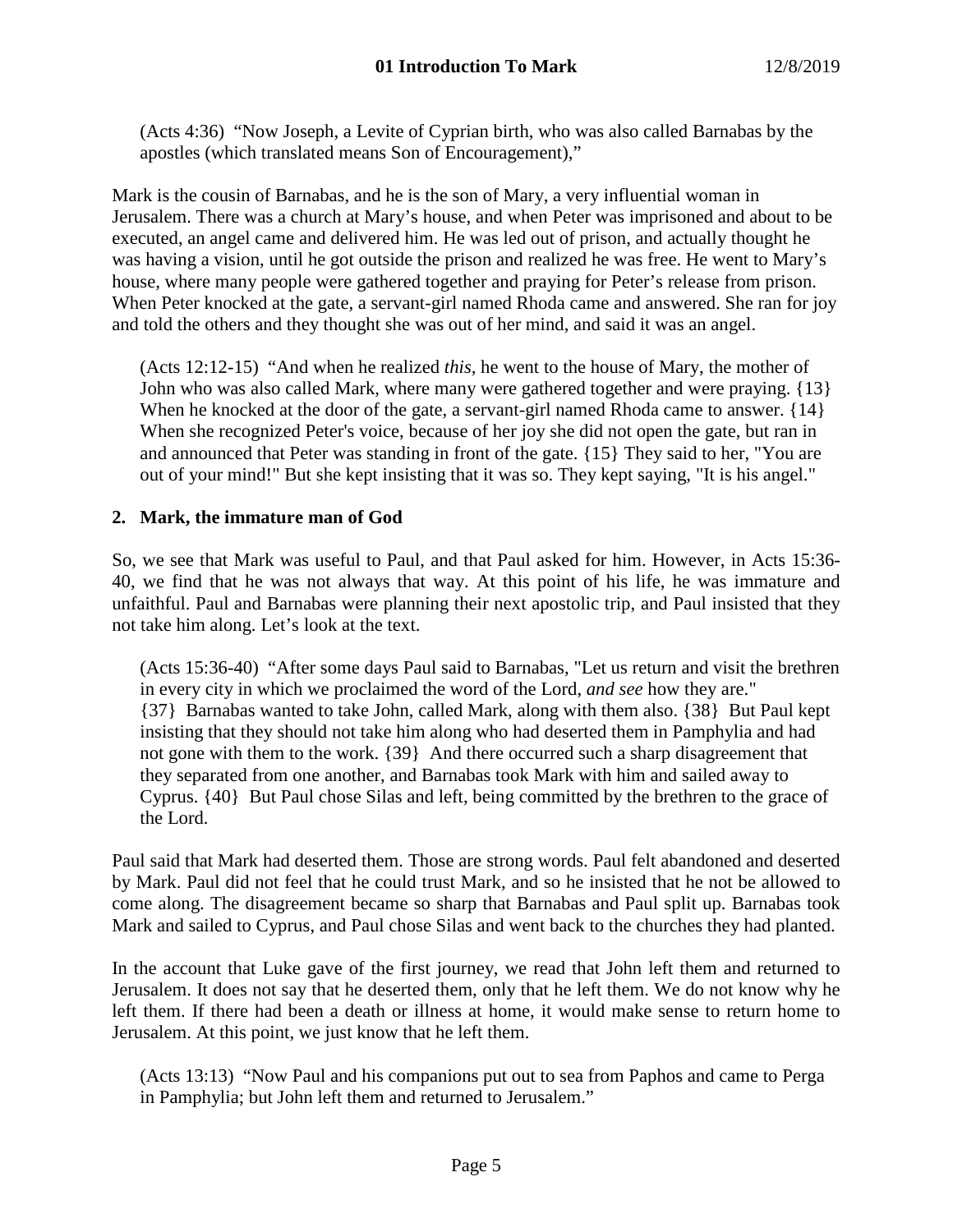### **01 Introduction To Mark** 12/8/2019

My own personal opinion comes from the account of what happened before John left them for Jerusalem. They had just reached Salamis and had begun to proclaim the word of God, and John is mentioned as being their helper. After going through the whole island, they came across a magician and false prophet named Bar-Jesus. He was opposing them when they tried to witness to the proconsul. Paul, filled with the Holy Spirit, fixed his gaze on Elymas (Bar-Jesus) and said, "You who are full of all deceit and fraud, you son of the devil, you enemy of righteousness, will you not cease to make crooked the straight ways of the Lord? Now, behold, the hand of the Lord is upon you, and you will be blind and not see the sun for a time." And, just as Paul had spoken, a mist and darkness fell on the magician and he had to be led by the hand. This was a power encounter and I believe that the young, immature helper named Mark was way out of his comfort zone. I think he was scared. This was serious warfare, and he was not ready for it. This was all new and over the top for him, and I think he said, "I'm out of here, and went home to Jerusalem where he felt a little safer."

(Acts 13:5-13) "When they reached Salamis, they *began* to proclaim the word of God in the synagogues of the Jews; and they also had John as their helper. {6} When they had gone through the whole island as far as Paphos, they found a magician, a Jewish false prophet whose name was Bar-Jesus, {7} who was with the proconsul, Sergius Paulus, a man of intelligence. This man summoned Barnabas and Saul and sought to hear the word of God. {8} But Elymas the magician (for so his name is translated) was opposing them, seeking to turn the proconsul away from the faith. {9} But Saul, who was also *known as* Paul, filled with the Holy Spirit, fixed his gaze on him,  $\{10\}$  and said, "You who are full of all deceit and fraud, you son of the devil, you enemy of all righteousness, will you not cease to make crooked the straight ways of the Lord? {11} "Now, behold, the hand of the Lord is upon you, and you will be blind and not see the sun for a time." And immediately a mist and a darkness fell upon him, and he went about seeking those who would lead him by the hand. {12} Then the proconsul believed when he saw what had happened, being amazed at the teaching of the Lord. {13} Now Paul and his companions put out to sea from Paphos and came to Perga in Pamphylia; but John left them and returned to Jerusalem.

#### **3. Mark, the work in progress**

In Acts 13, Mark had gone to Jerusalem. At some point, Mark has come up to Antioch from Jerusalem and was with Barnabas and Paul. He has family in Jerusalem. His mother, Mary, is a wealthy woman. We gather this from the fact that the church was able to gather there to meet and pray. They had a servant-girl named Rhoda. In Acts 4, their cousin, Barnabas, had given a large parcel of land to the church. Their family was well off, and that is where Mark had gone. However, he is now in Antioch with Barnabas. Barnabas and Mark have a connection. Mark has gone back to Antioch to be with his cousin. I believe that Barnabas, the "Son of Encouragement," was an encourager to him and had been a great role model that Mark looked up to, and so he went there when he heard that Barnabas was back in town. Whatever good thing was going on before the first trip, had started up again. I believe Barnabas was pouring into him.

(Acts 12:12-15) "And when he realized *this,* he went to the house of Mary, the mother of John who was also called Mark, where many were gathered together and were praying. {13} When he knocked at the door of the gate, a servant-girl named Rhoda came to answer. {14} When she recognized Peter's voice, because of her joy she did not open the gate, but ran in and announced that Peter was standing in front of the gate. {15} They said to her, "You are out of your mind!" But she kept insisting that it was so. They kept saying, "It is his angel."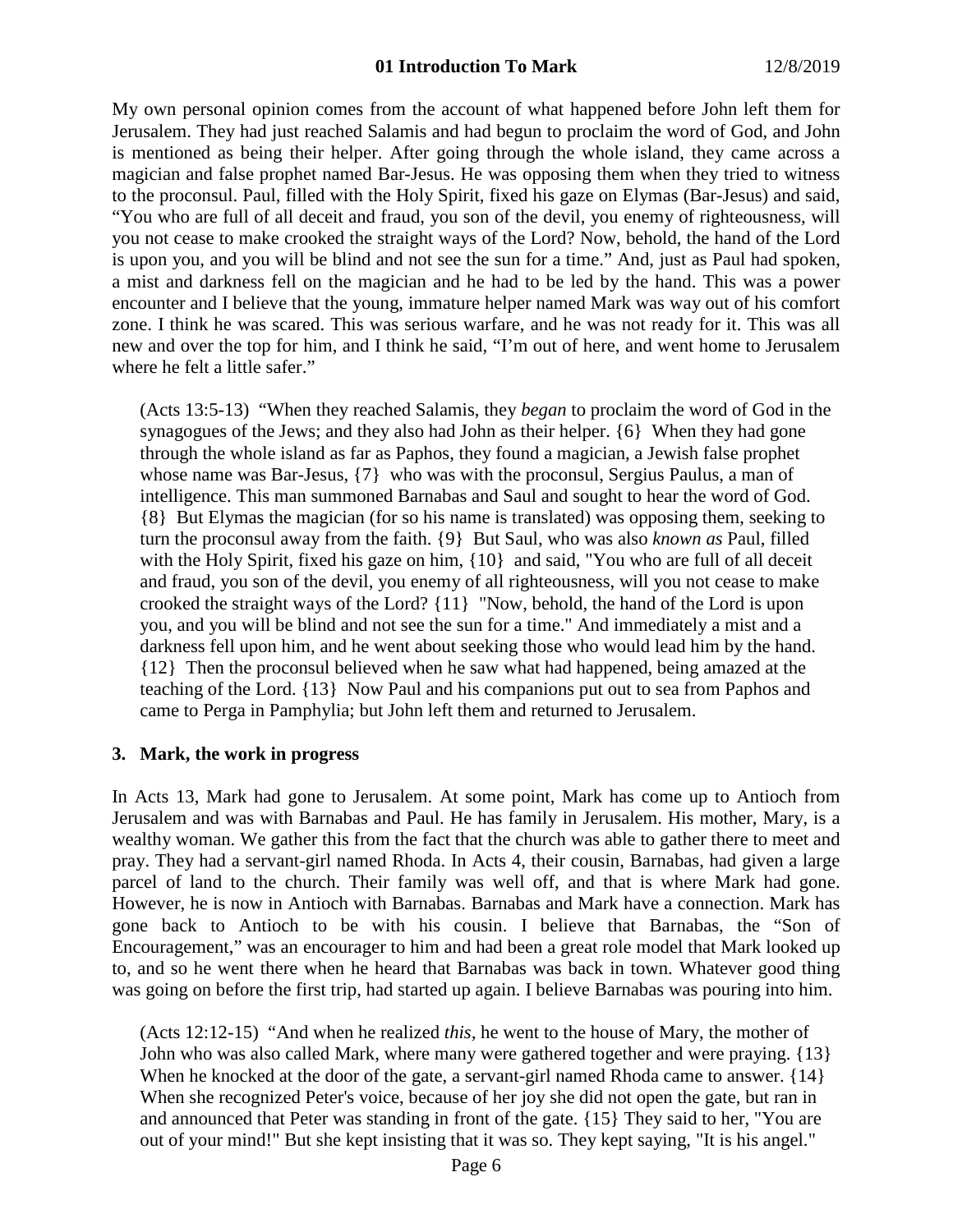Let's go back to Acts 15 to see how Mark went from being unacceptable to being requested by Paul. Paul and Barnabas are in Antioch planning their second apostolic trip. Mark has joined up with Barnabas and he is being mentored by him. Barnabas has no intention of leaving his cousin behind. Barnabas is committed to discipling his cousin. Our English translations say that Barnabas wanted to take along John Mark. That sounds like he is just coming along. However, the Greek word is sumparalambano (Strong's G4838). This is a compound word made up of three different words. Sum means to join together, and to become one. Para means near or with. The third word is lambano, which means to take or receive. When we put these words together, it does not just mean to take along, but to take along and be joined together with. Barnabas and Mark have joined themselves together. There is a commitment that they have made to one another and Barnabas is not about to break off that commitment to Mark.

(Acts 15:37-39) "Barnabas wanted to take John, called Mark, along with them also….and Barnabas took Mark with him and sailed away to Cyprus."

One of the words that we see this prefix used extensively is as fellow workers. Paul had a team of people, who he called his fellow workers. In Philemon 1:24, Paul refers to Mark, Aristarch, Demas, and Luke as his fellow workers. The Greek word for fellow workers is sunergos (Strong's G4904), which is a combination of sun and ergon. Ergon is the Greek word for work, so a sunergos was someone who had joined another person to work. Paul did not refer to just anyone as a fellow worker; these were part of his team. They had joined Paul and they were serving him under his leadership. (In Philemon 1:23, Paul says that Epaphras was his fellow prisoner, and that is also a compound word, with sun and aichmalotos.)

(Philemon 1:23-24) "Epaphras, my fellow prisoner in Christ Jesus, greets you, {24} *as do* Mark, Aristarchus, Demas, Luke, my fellow workers."

When Bob and Beth Schindler offered to meet with Karen and I, we committed ourselves to them and we did everything that was asked. When Jim Elliff offered to meet with me, I committed myself to him. I went above and beyond everything that was asked of me.

When I was on the Tour, I had a strong desire to grow in relational evangelism. There was a minister who was very gifted in relational evangelism, and he was with a nationally known ministry, and he offered to work with me. However, that next year, he never met one time with me. That is not sumparalambano. We were not joined together in a commitment. I was eager, but it takes a commitment on both parties to have this kind of relationship together. Barnabas and Mark had this kind of relationship, and Barnabas was not going to allow anything to get in the way of it.

God answered my prayer and desire. When Jim Elliff left the church in Orlando, the next pastor was gifted in relational evangelism, and he offered to train me and other leaders in relational evangelism. He made a commitment, and I accepted that offer and committed myself to him. I made a decision to stop playing professionally so that I could receive training. For the next couple of years Karen and I had extensive training in relational evangelism and small group ministry. It was during that time period that I was also ordained. That was a sumparalambano relationship. I came alongside of that pastor and was joined to him in commitment.

According do some reports, Christianity is growing faster in Iran than in any place in the world. There are some remarkable things happening there. One of the things is discipleship. They are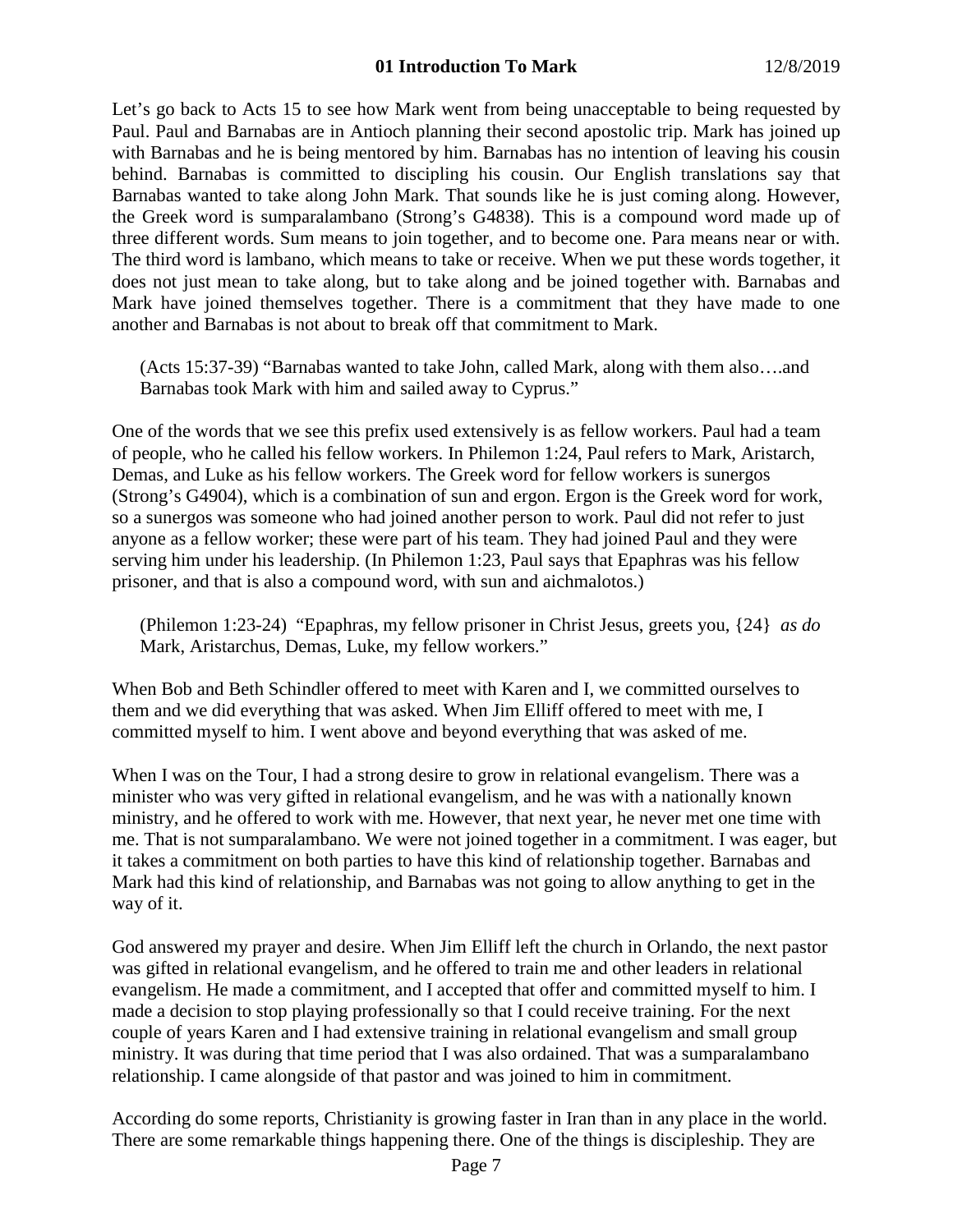more concerned about making disciples than building a structured church. However, there are house churches springing up all over Iran. They have these sumparalambano relationships.

When I was in Orlando, I discipled men. Karen's sister, Greg, is one of the men that I was mentoring, but there were many others. When I was playing golf, I would disciple men in the offseason. When I was in Atlanta, I discipled men. In prison, I discipled men. When I came to Albuquerque, I started a men's ministry and also a men's study. I discipled men. When I planted the East Mountain Vineyard, I trained leaders and put them through a preaching class. I have put lots of men through preaching classes. A couple of years ago when we started planting the Connection Church, I began praying about who I was to invest my life in the next few years. For those that would make that commitment to come alongside, I have been pouring into them like Barnabas did for John Mark. It was this kind of commitment that helped John Mark go from someone who deserted Barnabas and Paul to a man that Paul specifically requested because he was useful to him.

# **Conclusion and Applications**

As we come to a close, I want to take just a minute to look at the timeline. Barnabas and Paul's first apostolic trip took place around 45-46 AD. When Paul wrote his second letter to Timothy and requested him to bring Mark, it was around 67 AD. So, there is over twenty years between the two accounts. Sometimes we think that change in our lives is instantaneous. We are saved in an instant, when we receive Christ's forgiveness and confess Him as Lord. Our positional sanctification is instantaneous. We enter into a covenant with God through the blood of Jesus. In that covenant, He took our sins and gave us His righteousness. We are now called saints or holy ones because we have been become the righteousness of God in Christ (2 Corinthians 5:21). However, God tells us over and over again to be holy and to live holy and blameless lives. We are told to walk in the light as He Himself is in the light. Our lives are to be continually changed or transformed (Romans 12:2). This process of transformation is also called sanctification. It is known as progressive sanctification. In Proverbs 4:18, we are told that the path of the righteous is like the light of dawn that shines brighter and brighter until the full day. Mark's life has grown brighter and brighter until the full day. Today, we have seen the beginning of this process and where Mark is at twenty plus years later. It has taken time for his life and character to be transformed.

It has taken more than time. Mark submitted his life to Christ. Transformation is an internal work that is evidenced in our outward actions. That transformation begins when Christ comes into our hearts and we are sealed with the Holy Spirit. But time does not transform us. Transformation takes time, but it takes more than time. Transformation comes as we yield our lives to Christ on a daily basis. Transformation comes as we renew our minds and prove the will of God in our lives. Transformation comes as we submit our lives to those who have charge over us in the Lord.

Paul said in Colossians 1:28-29 that he proclaimed Christ, and then admonished and taught every man with all wisdom so that he could present every man complete or mature in Christ. It was for that purpose that Paul worked hard and strived according to God's power. The job of leaders in the church is to proclaim Christ and to teach and admonish every man so that the lives of those under their care are being transformed.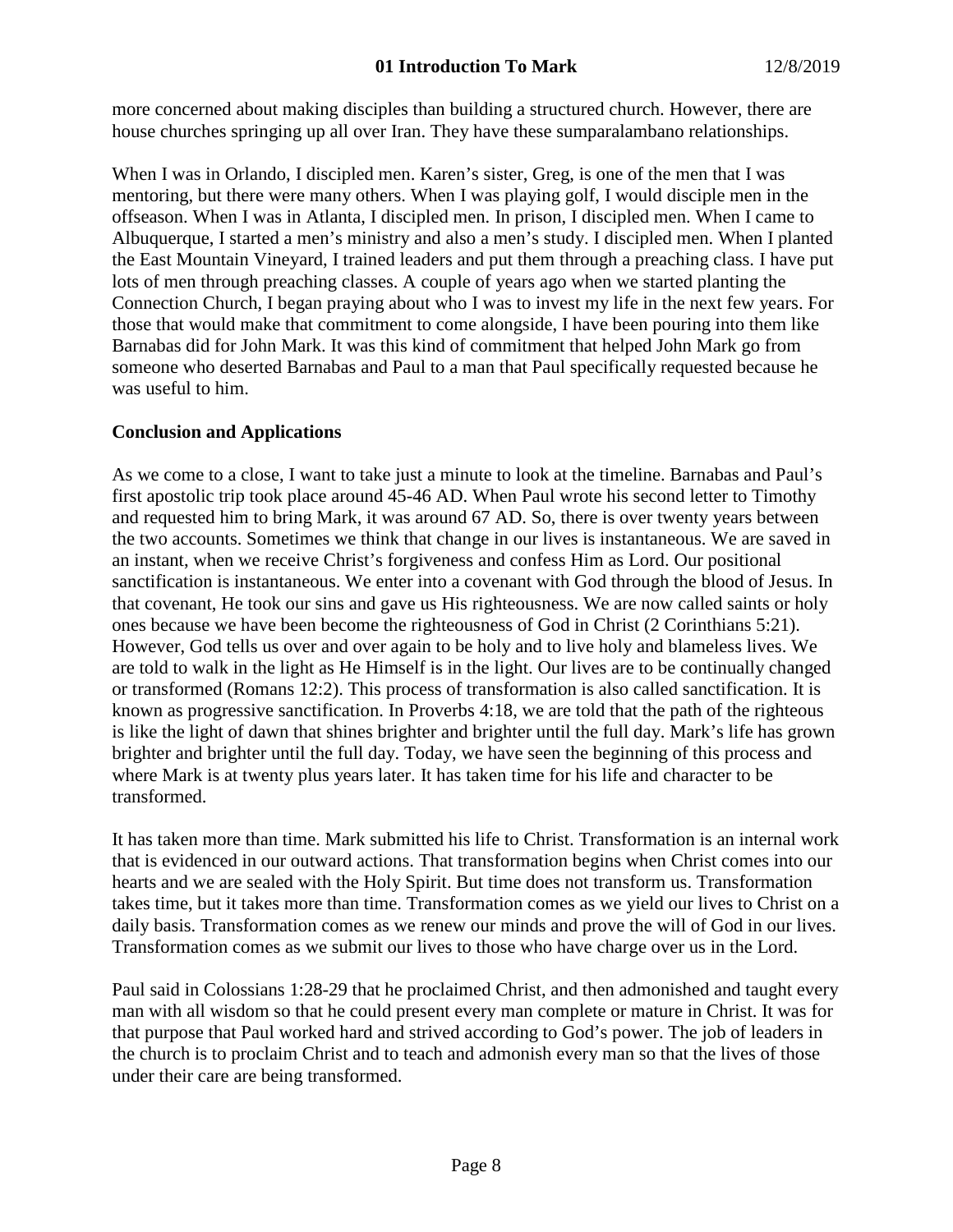(Col 1:28-29) "We proclaim Him, admonishing every man and teaching every man with all wisdom, so that we may present every man complete in Christ. {29} For this purpose also I labor, striving according to His power, which mightily works within me."

Barnabas, like Paul, was striving to make disciples and present every man complete. Mark's life is the result of Barnabas pouring into his life. There are a couple of lines of questions that we should be asking. First, is there someone pouring into my life? Who is pouring into my life? Have you submitted your life to someone? Have you asked someone to speak into your life? Have you joined yourself to that person and committed yourself to learn and apply the truths that are shared? If you do not have that person in your life, ask God to give you that person.

The second line of questioning is about who we are pouring our lives into. Who are you pouring your life into? Have you made a commitment to someone or some people to help them grow and mature? Fathers and mothers, God has given you the responsibility of training up your children in the ways of the Lord. You are to pour into them. Husbands, according to Ephesians 5:25-29, we are to love our wives as Christ loved the church. One of the things that is mentioned is to nourish our wives. The Greek word that is translated as nourish is ektrepho (Strong's G1625) which means to bring up to maturity. Husbands, you are joined to your wife in a commitment of marriage, and one of the responsibilities is to help her to become mature. If you are married, are you pouring into your wife?

Outside of family, do you have a young Mark that you have committed yourself to pour into? Jesus commanded us to go and make disciples (Matthew 28:18-20). We do not have to go to a foreign country to go and make disciples. Albuquerque is a mission field, and we are to be raising up Marks here in Albuquerque. Who are you pouring into?

There are seasons in our lives. Barnabas poured into Mark. Peter poured into Mark. In my life there have been different seasons where different men of God have poured into my life. This year you have been able to meet some of the men who poured into my life. As we start the Gospel of Mark, remember that the author of this gospel account is a transformed man. It did not just happen. Mark submitted his life to Barnabas and joined together with him. Barnabas joined himself to Mark and committed himself to him. He did not allow Paul or anyone else to break that commitment.